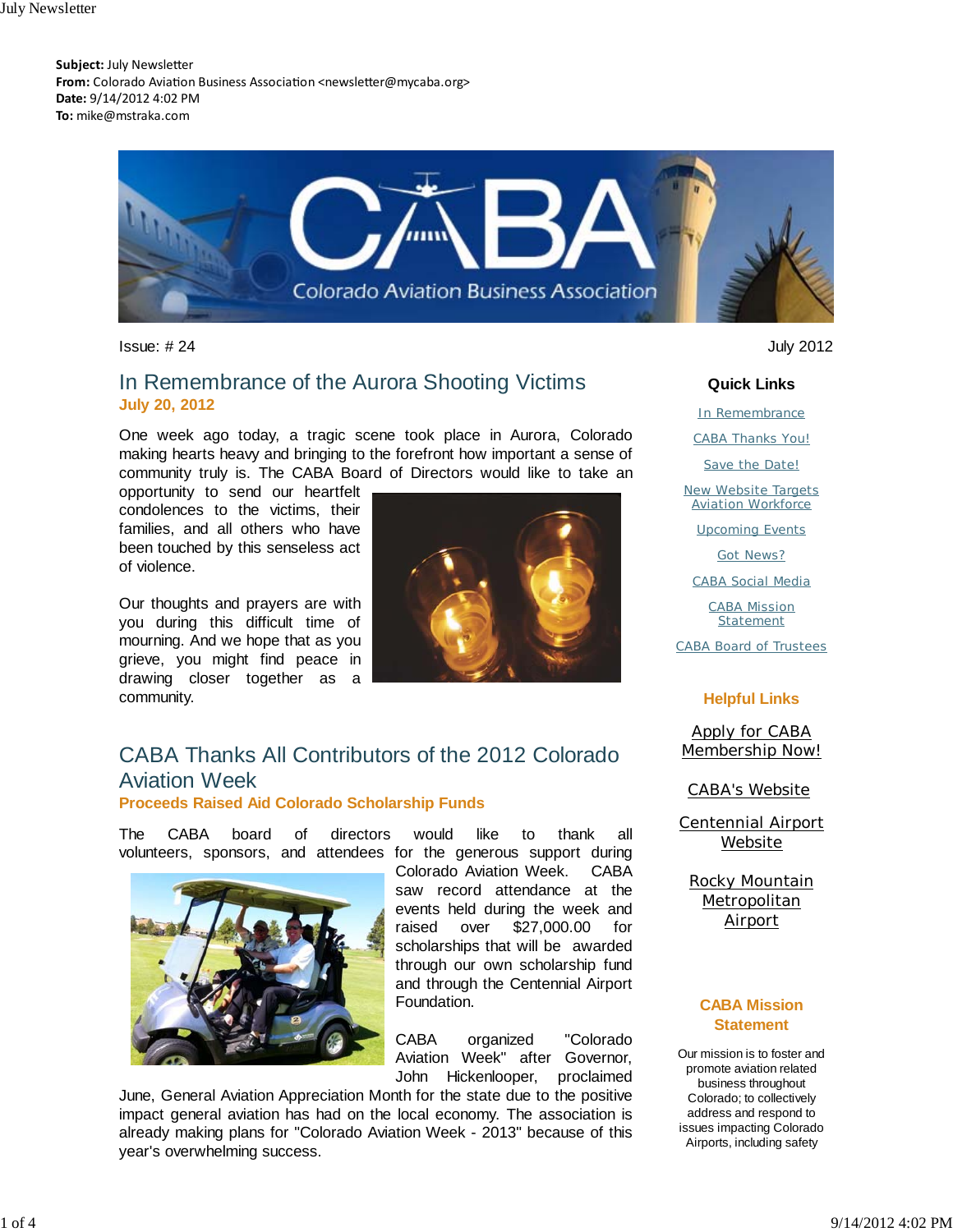### Save the Date: Fall Event and Scholarships **October 5th, 2012 - Wings Over the Rockies Air Museum**

Our annual fall event will take place this October, so mark your calendars! All details will be announced shortly and will include a variety of different training and safety classes. Also, scholarships will be given away at the event and all requirements will be published soon. Stay tuned by visiting us at www.mmycaba.org.

### New Website Targets Aviation Workforce **Addresses 21st Century Workforce Development Issues**

Aviation Workforce Development is a new non-profit organization who's website is the labor market information tool for career entry and development. Our industry is facing the "perfect storm" of 21st century leadership development issues: large retirements of the baby-boomer generation, changing U.S. demographics, and the rising demands of the world economy, politics, and technology.

This new website and organization will connect interested parties in like-minded ventures, offer templates for change, and encourage cross generational bridging. They also have a mission to connect young professionals to information on career success and develop leaders for the future.

For More Information, Click Here

Upcoming Events **Check Out the Busy Summer Months!**

and operational effectiveness; to educate the general public about all aviation activities in the state, and to preserve the state's airport related businesses as valuable economic assets to the community at large.

#### **CABA Board of Trustees**

Brittany Davies (Chairwoman)

Barry Stidham (Vice Chairman)

MacKenzie Kelly(Secretary)

Iver Retrum (Treasurer)

Chris Leach (Membership Director)

> Reggie Arsenault (Past Chairman)

Kenn Kline Gene Langfeldt Brian Moss Malachi O'Neill Dan Perrin Chris Swathwood Fabien Vivier (Intern)

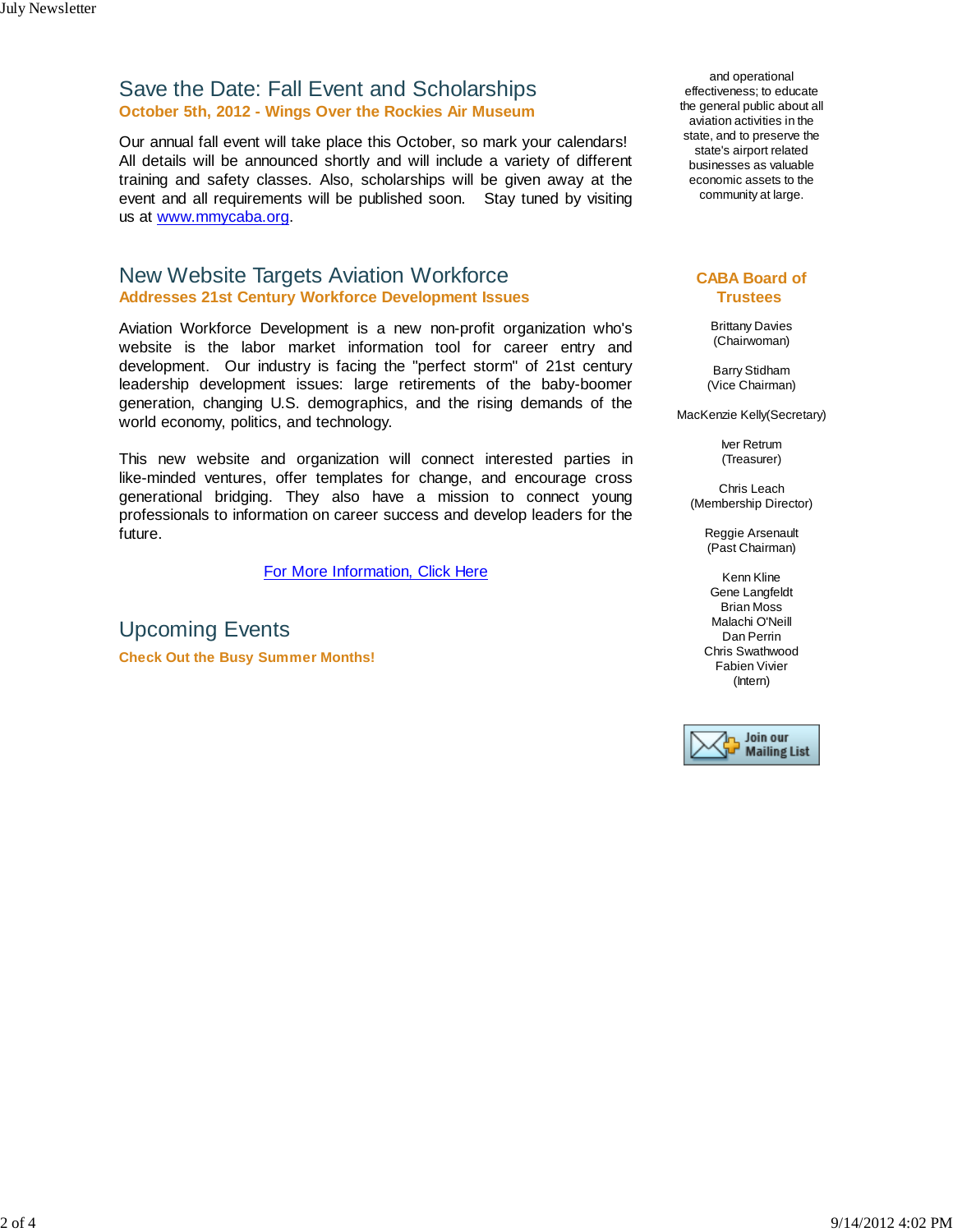

**Rocky Mountain Air Show** - August 24th - 26th

**Voodoo Island: 1940's & 50's Tiki Exotica Ball** - Sept. 1st

**Mile High Air Derby** - Sept. 8th

**Rocky Mountain Metropolitan Airport Annual Golf Tournament**- Sept. 12th

For a Complete List of Events and More Detailed Information, Click Here

## Got News?

**Member News Section Added on the Website**

We have added a new section to the website for CABA Member News. Please send press releases, or news you would like to share with your fellow Colorado Aviation colleagues.